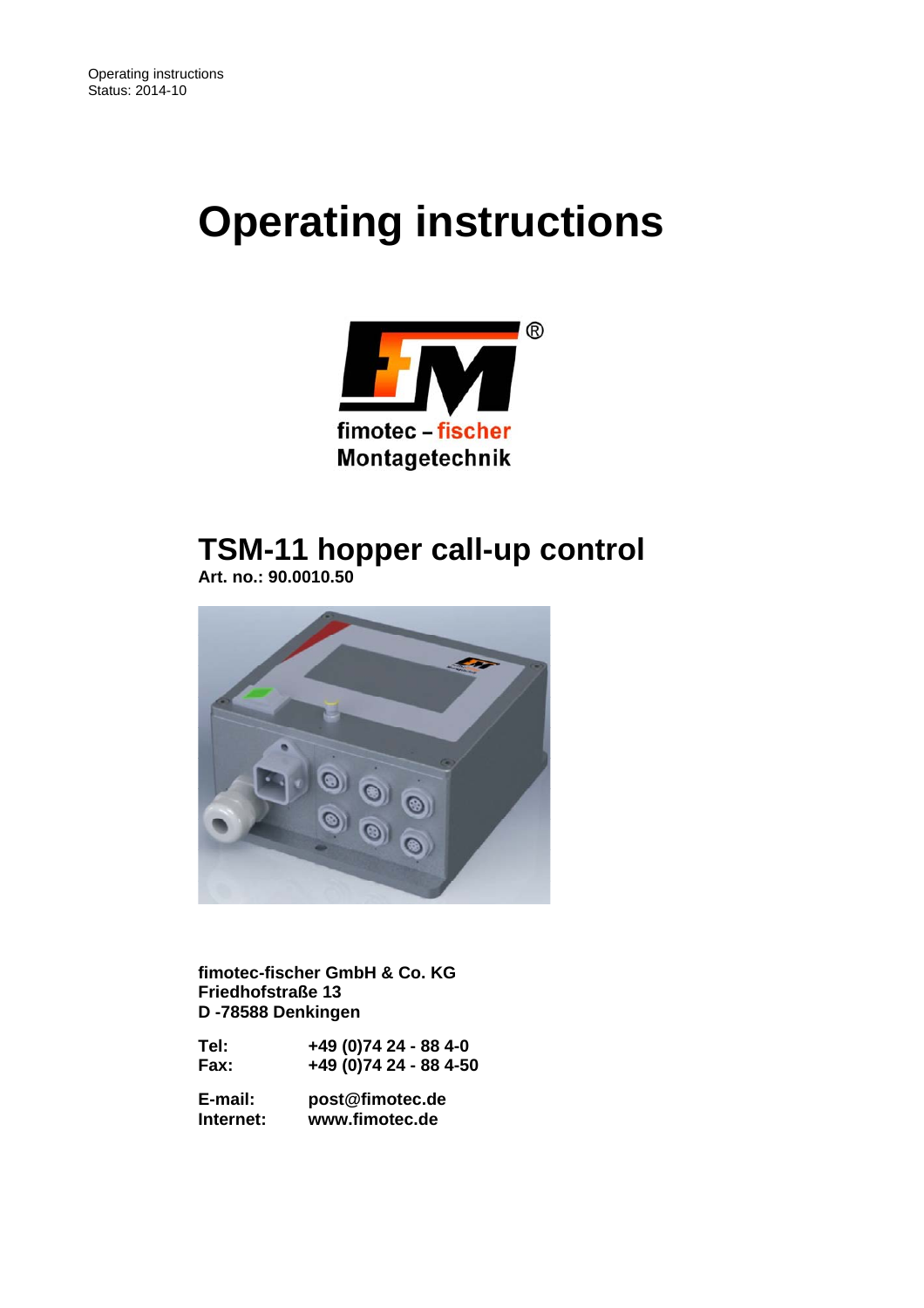

*The duplication, sharing or use of this documentation or its contents is only allowed with written permission. Violations result in liability*  for damages. All rights reserved, including such which arise from granted patents or registration of a utility patent or design. *Copyright © fimotec-fischer GmbH & Co. KG 2012*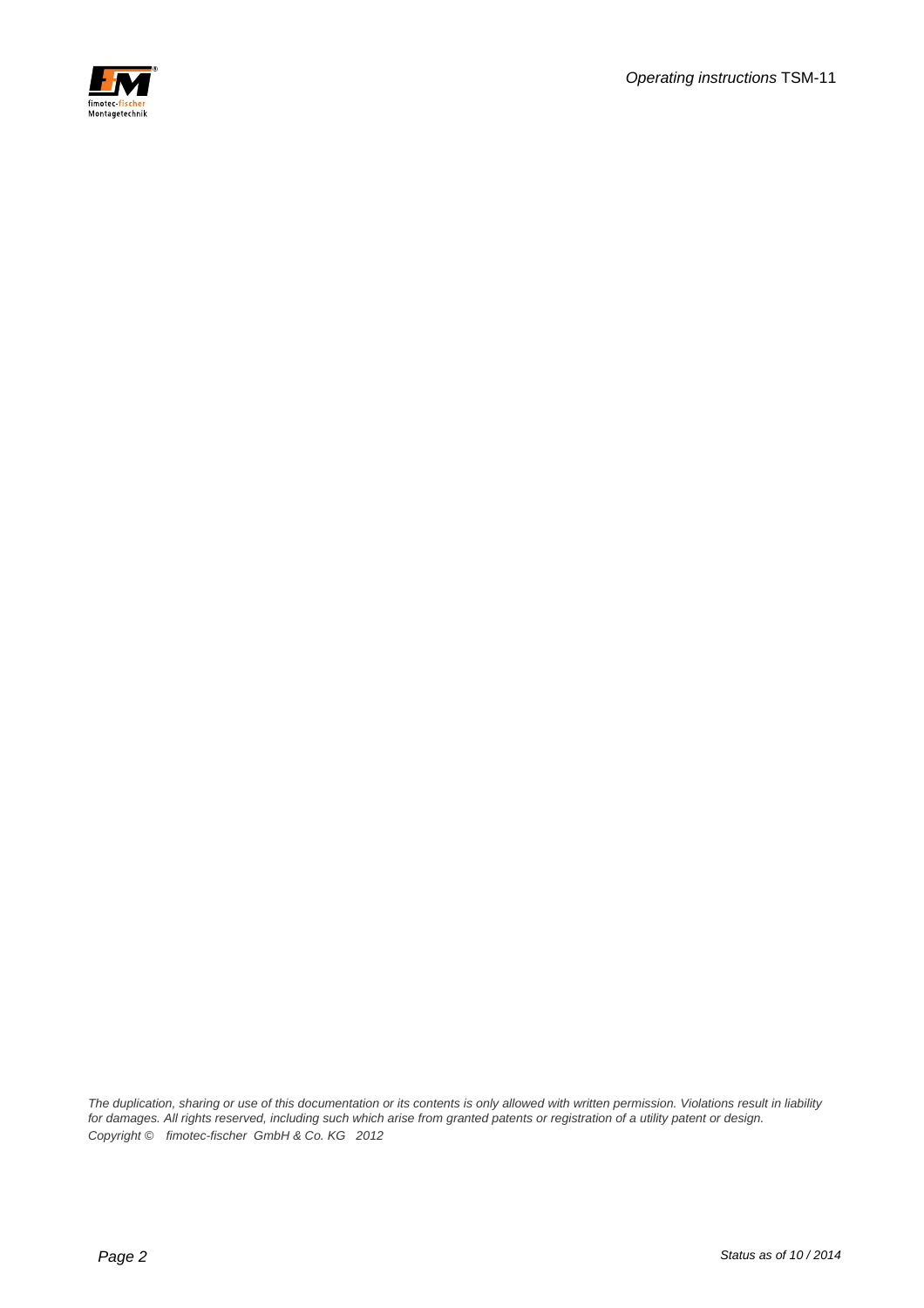

## **Information and explanations**

### **Target group**

#### These operating instructions will help you to use the described product safely and as intended. **They are directed toward qualified skilled personnel\*.**

*Qualified personnel are people who have been authorized by persons responsible for the safety of the system to execute the required*  activities and are able to recognize potential dangers and avoid them based on their training, experience and instruction, as well as their *knowledge of standards, regulations, accident prevention regulations and operating conditions (definition of skilled personnel according to IEC 364).* 



- Read these operating instructions before you install the device, use it or carry out work on it.
- Also pass on these operating instructions to other users.

### **Definition of the warnings and symbols**

Warnings are indicated by danger symbols and signal words. The table shows what hazards and possible consequences the symbols, signal words and colours indicate.

| <b>Signal word</b> | <b>Definition</b>                                                                                                                    | <b>Consequences</b>                              |
|--------------------|--------------------------------------------------------------------------------------------------------------------------------------|--------------------------------------------------|
| <b>A</b> GEFAHR    | Directly threatening danger                                                                                                          | Death or extremely serious injuries              |
| <b>A WARNUNG</b>   | Dangerous situation                                                                                                                  | Potential death or extremely serious<br>injuries |
| <b>A VORSICHT</b>  | Dangerous situation                                                                                                                  | Minor to moderately serious injuries             |
| <b>ATTENTION</b>   | Damage to the machine, its environment<br>Risk of property damage<br>and the product                                                 |                                                  |
|                    | Warnings can also have other warning signs:<br>Example: Warning of electrical current!<br>These symbols indicate the type of hazard. |                                                  |

#### **Term definitions**

| Term                 | <b>Definition</b>                                                                                                      |
|----------------------|------------------------------------------------------------------------------------------------------------------------|
| User                 | Persons who use the device installed by the manufacturer in its ready-to-<br>use version.                              |
| <b>EMC</b>           | Electromagnetic compatibility with electrical and electromagnetic<br>influences.                                       |
| Skilled personnel    | Qualified personnel with the appropriate education, training and<br>experience.                                        |
| Device               | Designation for the hopper control TSM-11 in these operating instructions.                                             |
| Machine manufacturer | Persons who install the device in the intended construction (machine) and<br>who manufacture the ready-to-use version. |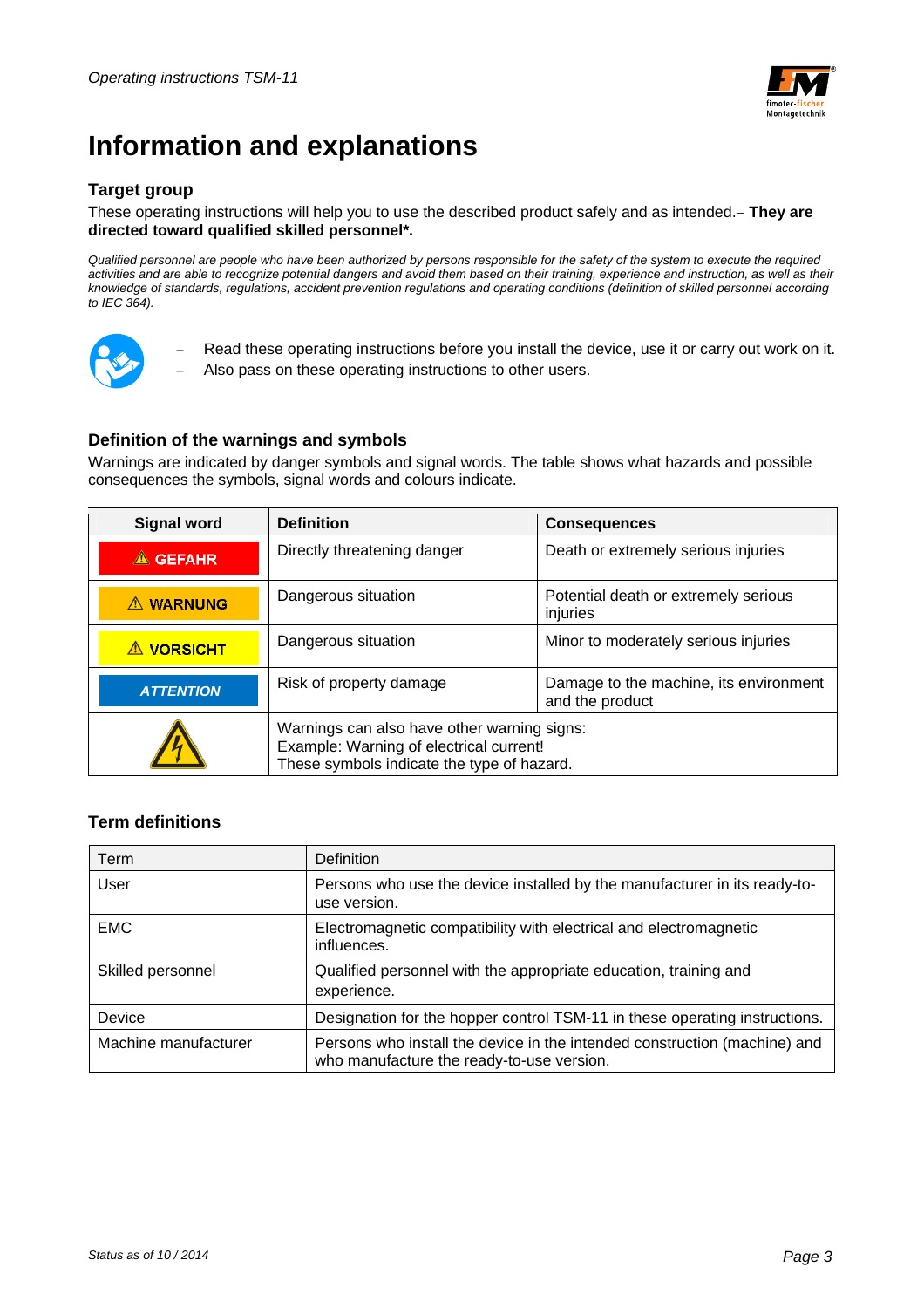![](_page_3_Picture_0.jpeg)

## **Table of contents**

| 1              |  |
|----------------|--|
| 1.1            |  |
| 1.2            |  |
| 1.2.1          |  |
| 1.2.2<br>1.2.3 |  |
|                |  |
| 1.3            |  |
| 1.4            |  |
| 1.4.1          |  |
| $\mathbf{2}$   |  |
| 2.1            |  |
| 2.2            |  |
| 2.3            |  |
| $\overline{3}$ |  |
| 3.1            |  |
| 3.2            |  |
| 4              |  |
| 5              |  |
| 6              |  |
| $\overline{7}$ |  |
| 7.1            |  |
| 7.2            |  |
| 8              |  |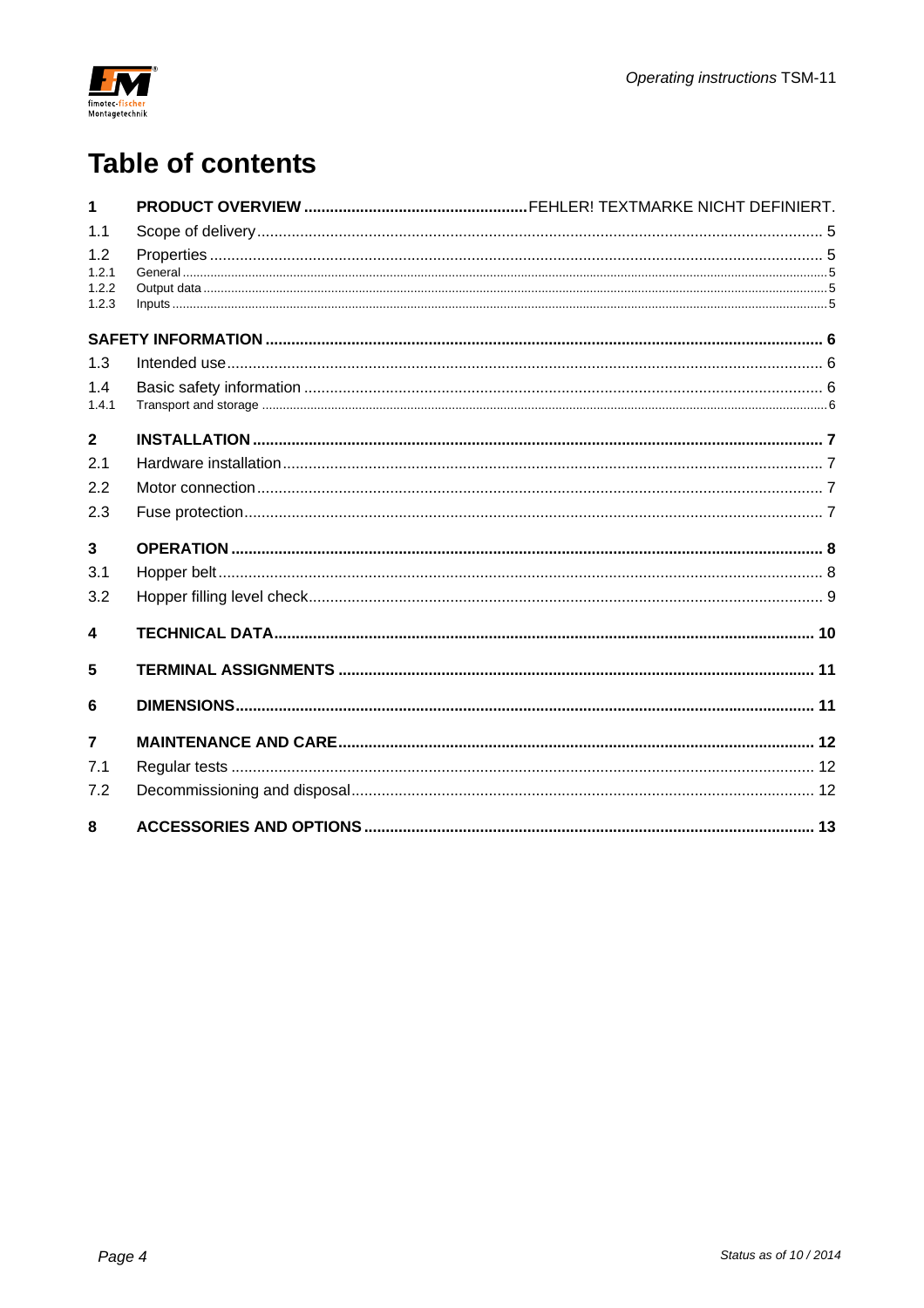![](_page_4_Picture_1.jpeg)

## **1 Product overview**

### *1.1 Scope of delivery*

- TSM-11 hopper control
- Operating instructions

### *1.2 Properties*

### **1.2.1 General**

- Mains switch
- Consumer output for 230 V AC condenser motor
- Setting the parameters via DIP switches and trimmers
- All connections have a pluggable design.
- Type of protection IP54

### **1.2.2 Output data**

- Consumer output 230 V AC, max. 3 A
- PNP output (hopper filling level check) 24 V DC
- Potential-free output (malfunction) 230 V AC / 6 A

### **1.2.3 Inputs**

- Sensor input, level sensor
- Sensor input, filling level check, hopper
- Potential-free input, control disable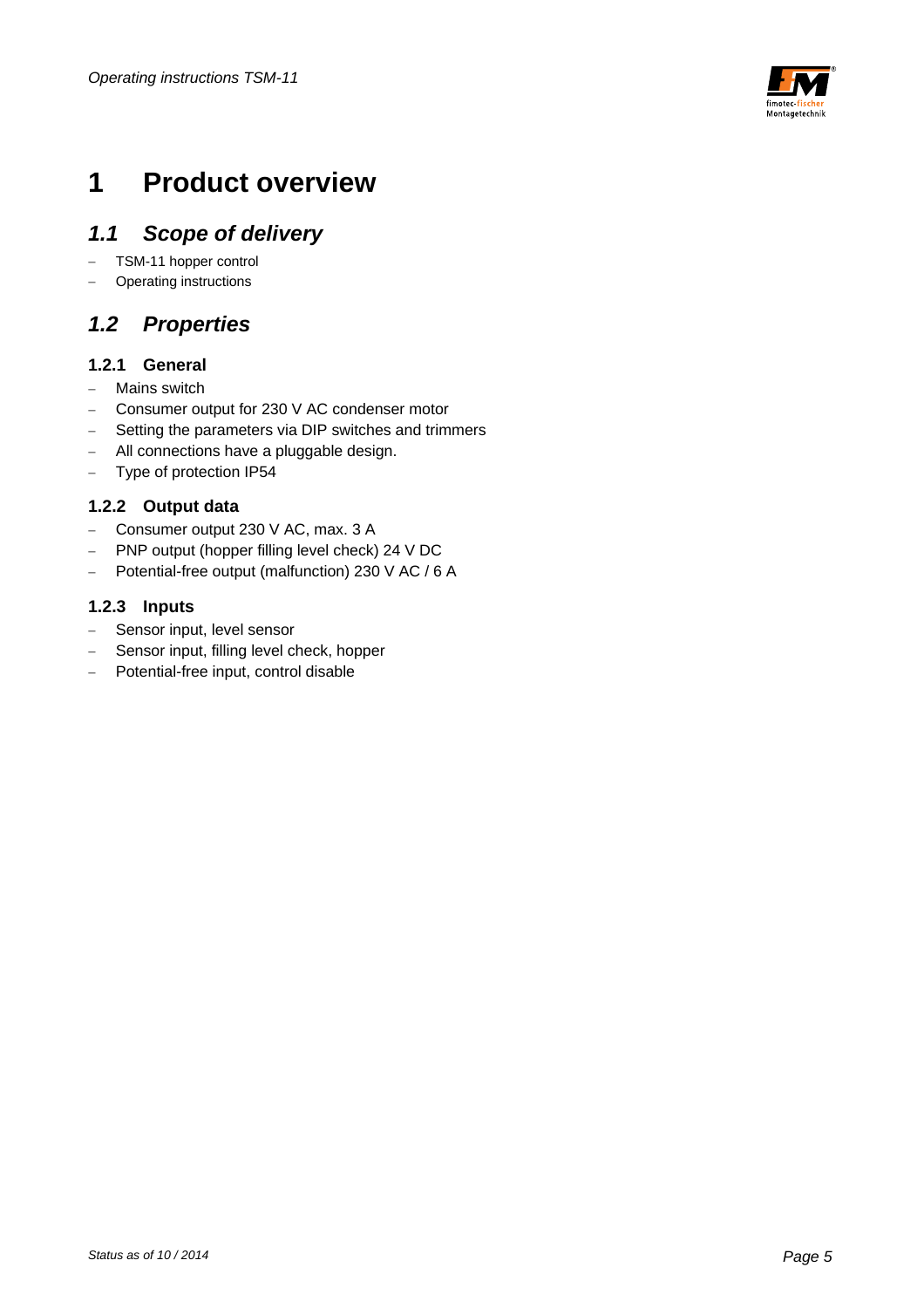![](_page_5_Picture_0.jpeg)

## **Safety information**

### *1.3 Intended use*

The TSM-11 device is a piece of electrical equipment intended for use in supply mechanisms or automation systems. The device is designed for regulating and controlling hopper systems.

The electrical components listed here are called "devices" in the industrial parlance, but are not devices which can be used or connected or machines in the sense of the "Device safety law", the "EMC law" or the "EC Machinery Directive", but components. Only when these components are integrated in the construction of the machine manufacturer is the ultimate mode of operation defined.

The machine manufacturer is responsible for making sure that the construction meets the existing legal regulations.

### *1.4 Basic safety information*

The following warnings both serve for the personal safety of the user as well as the safety of the described products and the devices connected to them.

Non-observance can lead to death, serious bodily injury or property damage.

| <b>ADANGER</b> | Life-threatening danger due to electric shock!<br>Disconnect the device from the supply voltage before any intervention.                                                                             |
|----------------|------------------------------------------------------------------------------------------------------------------------------------------------------------------------------------------------------|
|                | Before opening the device, wait for at least 30 seconds until the residual<br>voltage has dissipated.<br>Check to make sure there is no voltage before any intervention.<br>$\overline{\phantom{0}}$ |

- Only skilled electricians may work on electrical equipment.
- Before commissioning, make sure that the voltage supply agrees with the nominal values of the device.
- Check the electrical equipment of the machine regularly. Deficiencies, such as loose connections, damaged or scorched lines, must be fixed immediately.
- Observe the valid accident prevention and safety regulations for your application.
- In particular, observe both the general and the regional installation and safety regulations for working with dangerous voltages (e.g. EN 50178) as well as the regulations having to do with the proper use of tools and the use of personal safety equipment.
- The Emergency Stop mechanisms must remain in effect in all operating modes. Unlocking the Emergency Stop mechanisms must not result in uncontrolled reactivation.

### **1.4.1 Transport and storage**

Problem-free and safe operation of this device require proper transport, storage, setup and installation, as well as careful operation and maintenance.

The device must be protected against mechanical impacts and vibrations during transport and storage. Protection against moisture, water and impermissible temperatures (see chapter 4Technical data) must also be guaranteed.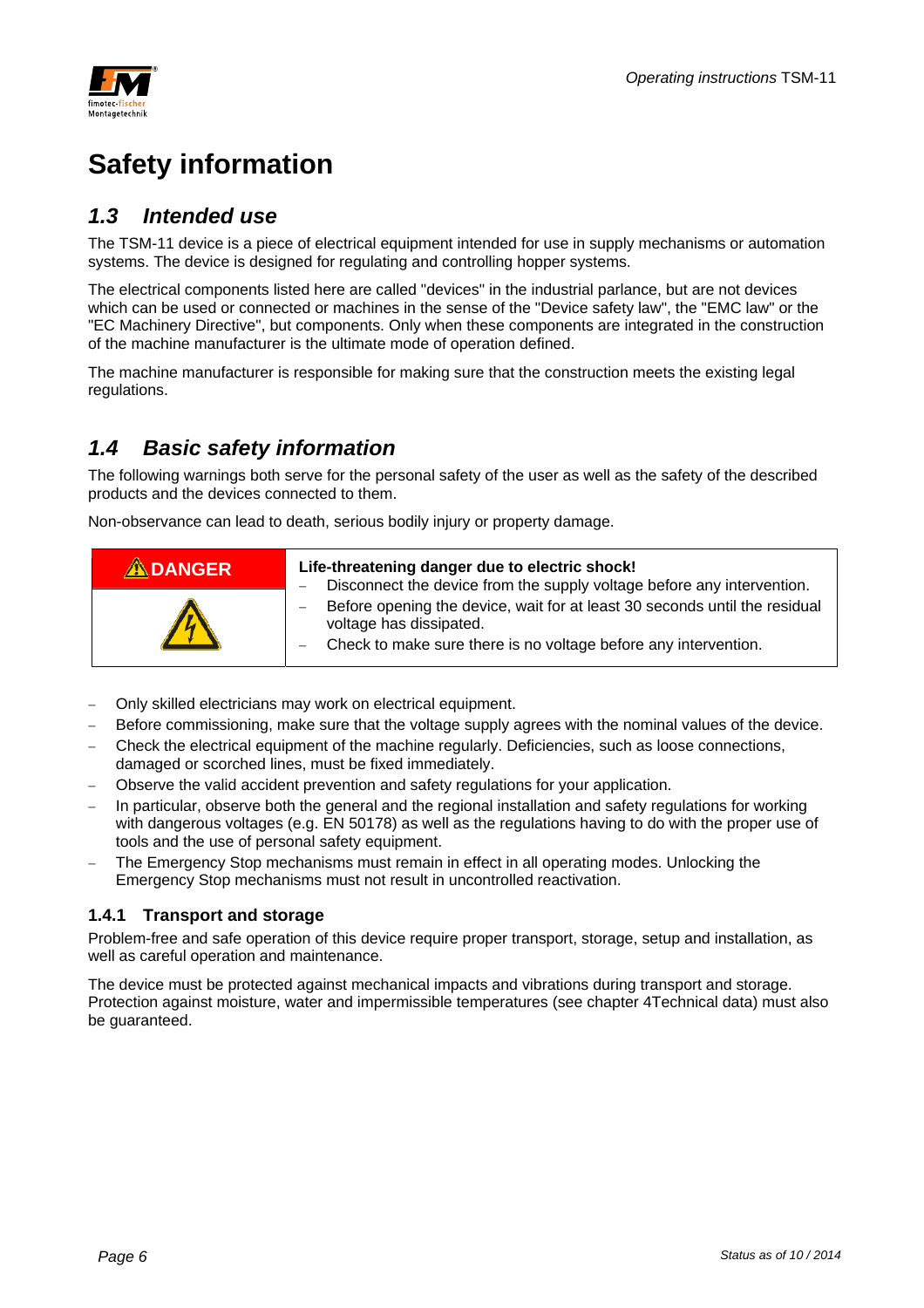![](_page_6_Picture_1.jpeg)

## **2 Installation**

**ATTENTION** If the device is not correctly connected, this can lead to the failure or complete destruction of the device (and the connected load).

### *2.1 Hardware installation*

The TSM-11 is a device for installation outside of a control cabinet and has IP54 protection.

The device can be installed in any position.

Mains connection

The mains must be connected according to the valid regulations.

The connection is made via terminal "**X10**".

The pin assignments are as follows:

**Pin 1** 230 V AC

- **Pin 2** N Neutral conductor
- **PE** Connection for the ground protection conductor

Here, make sure that L, N and PE are correctly allocated, since otherwise, the main voltage could be connected to touchable parts of the circuit (for a connection diagram, see chapter 6 "Pin assignments") or the device could be destroyed.

All touchable, electrically conductive housing parts must be grounded according to the valid regulations.

The connection must be made with at least a 0.75 mm² line cross-section.

### *2.2 Motor connection*

The connection is made via the Hirschmann GDM3011 plug, which projects out of the X11 screw connection.

The pin assignments are as follows:

**1** N **2** L

- **3** N via condenser
- **PE** Connection for the ground protection conductor

The 230 V AC motor is connected to this connection.

### *2.3 Fuse protection*

The fuse protection on the primary side depends on the line cross-section. However, it must be designed to have a B10 line protection switch at minimum.

The devices are also protected with internal fuses.

| Consumer output     | 3.15 A, slow-blow |
|---------------------|-------------------|
| Control electronics | 200 mA, slow-blow |

#### **Caution!:**

Leakage currents against PE might occur due to EMC-related suppressor components. These are harmless, however, when an industry-standard RCD switch is used with a tripping current of 0.3 A.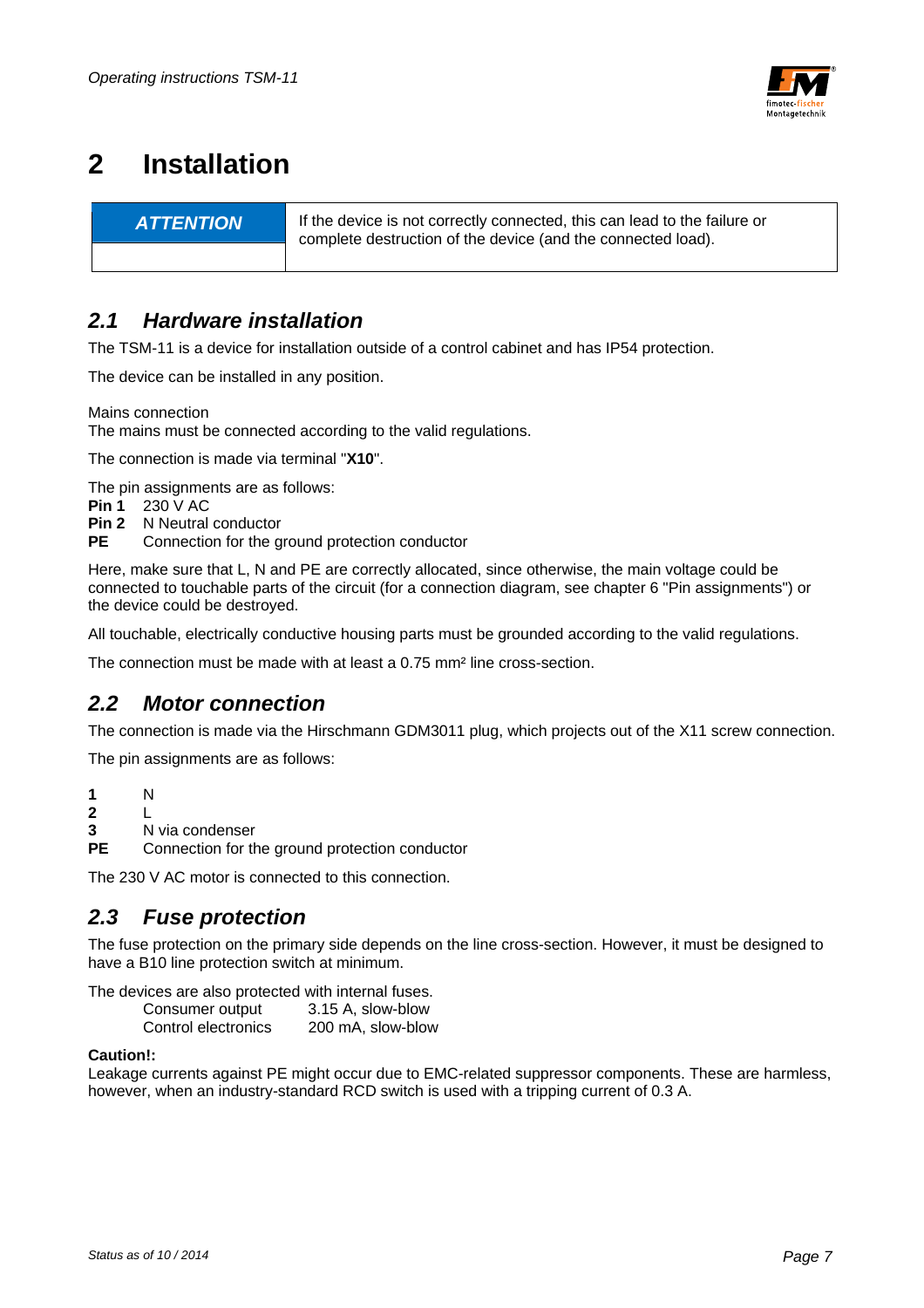![](_page_7_Picture_1.jpeg)

## **3 Operation**

The device is set via DIP switches and trimmers. These are located directly under the front cover.

## *3.1 Hopper belt*

#### **General**

The workpiece in the area around the oscillating shell is detected via a sensor. If no workpiece is detected by the sensor, the hopper control switches the drive on for the hopper belt.

Various functions are available for the drive:

![](_page_7_Figure_8.jpeg)

| <b>Symbol</b>    | <b>Function</b>                      | <b>Designation</b> |                                                      |
|------------------|--------------------------------------|--------------------|------------------------------------------------------|
| …∎               | Drive mode                           | DIP switch, left:  | Drive runs continuously.                             |
|                  |                                      | DIP switch, right: | Drive runs on and off in a cycle.                    |
|                  | Drive switch-on time                 | DIP switch, left:  | Drive (clock mode) switch-on time 1 s.               |
|                  |                                      | DIP switch, right: | Drive (clock mode) switch-on time 2.5 s.             |
| $\overline{S}/S$ | Sensor input                         | DIP switch, left:  | Sensor input signal (level sensor) N.O. not inverted |
|                  |                                      | DIP switch, right: | Sensor input signal (level sensor) N.C. inverted     |
| (♣)              | Malfunction t <sub>malfunction</sub> | Trimmer:           | Switch-on delay malfunction 35180 s.                 |
| ⊕                | Switch-on delay                      | Trimmer:           | Switch-on delay sensor signal                        |
| (M)              | t <sub>belt</sub>                    |                    | (level sensor) 045 s.                                |
| (∯               | Drive pause                          | Trimmer:           | Pause drive (clock mode) 0.515 s.                    |
|                  | tpause                               |                    |                                                      |

#### **Drive runs continuously:**

The level sensor does not detect a workpiece in the subsequent machine and switches the drive on after the time  $t_{\rm belt}$  has elapsed.

The drive runs until the level sensor detects a workpiece and switches off the drive.

#### **Drive runs cyclically:**

The level sensor does not detect a workpiece in the subsequent machine and switches the drive on after the time  $t_{\rm belt}$  has elapsed.

Drive switch-on time 1 s or 2.5 s, pause time  $t_{\text{parse}}$  0.5...15 s.

#### **Malfunction:**

After the switch-on delay t<sub>belt</sub> has elapsed, the switch-on delay of the malfunction  $t_{\text{matrix}}$  starts. If the level sensor is not actuated by a workpiece, t<sub>malfunction</sub> runs off and the drive is switched off. The potential-free contact for the malfunction is actuated.

The malfunction is acknowledged with the reset button on the front panel.

![](_page_7_Figure_19.jpeg)

| <b>Plug connection</b> | <b>Designation</b> |               |
|------------------------|--------------------|---------------|
| X22                    | Level sensor       | 1: $+24$ V DC |
|                        |                    | 2:0V          |
|                        |                    | 3: Signal     |
| X21                    | Control disable    | 1:+24 V DC    |
|                        |                    | 2:Signal      |
| X <sub>23</sub>        | Malfunction        | 1: Changer    |
|                        |                    | 2: N.C.       |
|                        |                    | 7: N.O.       |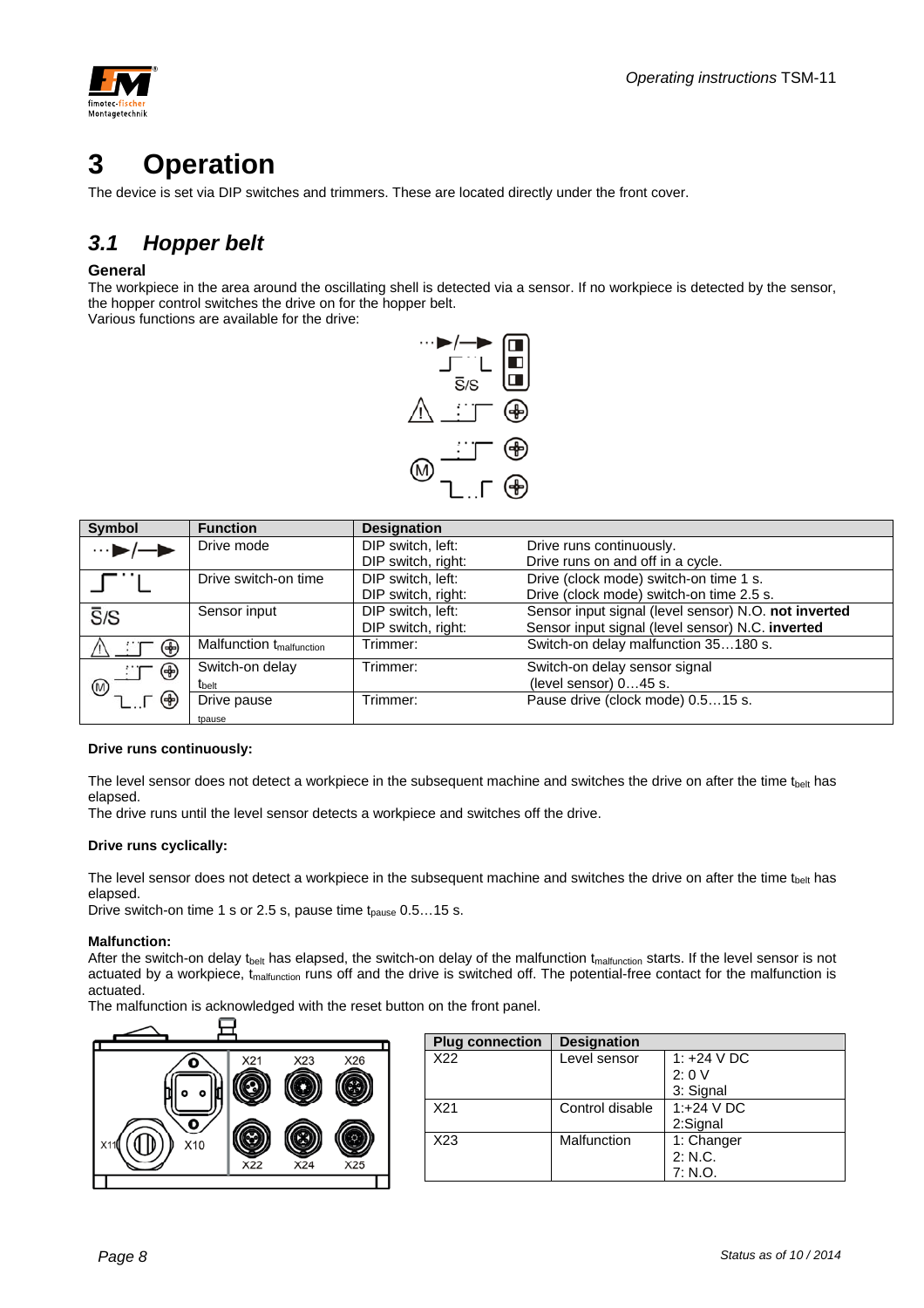![](_page_8_Picture_1.jpeg)

### *3.2 Hopper filling level check*

#### **General:**

The filling level in the hopper can be monitored with the filling level check.

![](_page_8_Figure_5.jpeg)

| <b>Symbol</b>                          | <b>Function</b>  | <b>Designation</b> |                                                          |
|----------------------------------------|------------------|--------------------|----------------------------------------------------------|
| $\overline{\widehat{\mathbb{D}}\cdot}$ | Direction of     | DIP switch, left:  | Drive direction of rotation clockwise.                   |
|                                        | rotation         | DIP switch, right: | Drive direction of rotation counterclockwise             |
| $\overline{S}/S$                       | Sensor input     | DIP switch, left:  | Sensor input signal (filling level sensor) N.O. not      |
|                                        |                  |                    | inverted                                                 |
|                                        |                  | DIP switch, right: | Sensor input signal (filling level sensor) N.C. inverted |
| ⊕                                      | Switch-on delay  | Trimmer:           | Switch-on delay, filling level 020 s.                    |
|                                        | l on             |                    |                                                          |
| ⊕                                      | Switch-off delay | Trimmer:           | Switch-off delay, filling level 020 s.                   |
|                                        | $t_{\rm off}$    |                    |                                                          |

#### Switch-on delay

The filling level in the hopper is monitored with a light barrier. If a lack of workpieces is detected by the sensor, the switch-on delay t<sub>on</sub> starts. After this time elapses, the lack of workpieces output is actuated.

#### Switch-off delay

Once the lack of workpieces in the hopper has been rectified, the output is reset via the adjustable switch-off delay toff. The lack of workpieces output drops out.

![](_page_8_Figure_11.jpeg)

| <b>Plug connection</b> | <b>Designation</b> |               |
|------------------------|--------------------|---------------|
| X24                    | Filling level      | 1: $+24$ V DC |
|                        | sensor             | 2:0V          |
|                        | Receiver           | 4: Signal     |
| X <sub>25</sub>        | Filling level      | 1: $+24$ V DC |
|                        | sensor             | 8:0V          |
|                        | Transmitter        |               |
| X26                    | Lack<br>of         | 1: Signal     |
|                        | workpieces         | 5:0V          |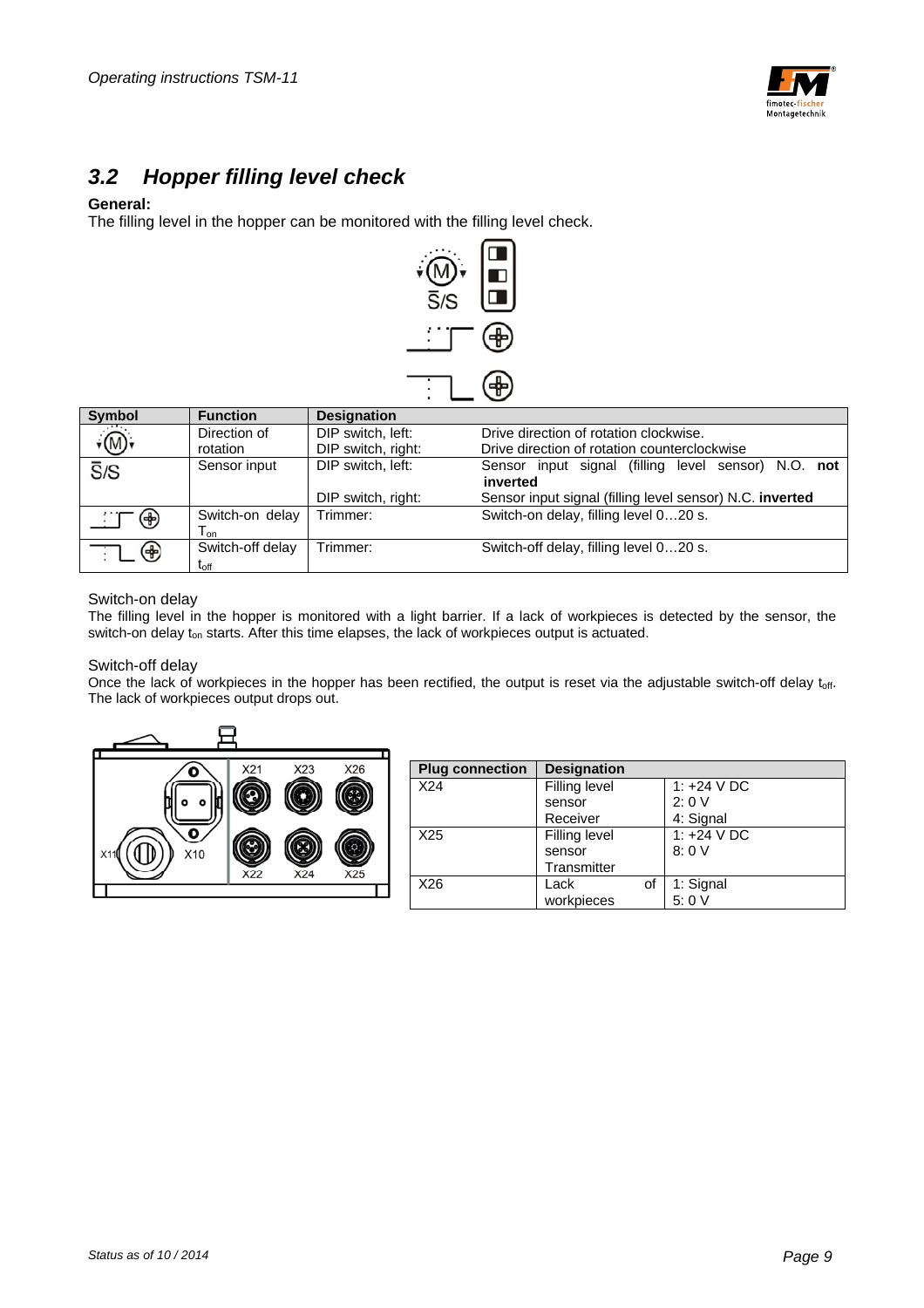![](_page_9_Picture_0.jpeg)

## **4 Technical data**

| Supply voltage:                        | 230 V AC                                                                                                                                                                                                                                                                                                     |
|----------------------------------------|--------------------------------------------------------------------------------------------------------------------------------------------------------------------------------------------------------------------------------------------------------------------------------------------------------------|
|                                        | (other voltages possible after consultation)                                                                                                                                                                                                                                                                 |
| Supply voltage tolerance:              | $± 10 \%$                                                                                                                                                                                                                                                                                                    |
| Mains frequency:                       | 50 Hz<br>(other frequencies possible after consultation)                                                                                                                                                                                                                                                     |
| Consumer output current                | max 3 A                                                                                                                                                                                                                                                                                                      |
| Consumer output voltage:               | 230 V AC                                                                                                                                                                                                                                                                                                     |
| Level sensor [E]                       | 24 V DC / 50 mA                                                                                                                                                                                                                                                                                              |
| Disable [I]                            | N.O. contact, potential-free contact load 24 V DC                                                                                                                                                                                                                                                            |
| Malfunction [O]                        | Changer, potential-free contact load 230 V AC / 6 A                                                                                                                                                                                                                                                          |
| Filling level check, light barrier [I] | 24 V DC / 50 mA                                                                                                                                                                                                                                                                                              |
| Filling level check, signal lamp [O]   | 24 V DC / 80 mA                                                                                                                                                                                                                                                                                              |
| Lack of workpieces [A]                 | 24 V DC / 50 mA                                                                                                                                                                                                                                                                                              |
| Type of protection:                    | <b>IP54</b>                                                                                                                                                                                                                                                                                                  |
| Permissible ambient temperature        | 5°C to 45°C                                                                                                                                                                                                                                                                                                  |
| Permissible relative humidity          | max. 95 %, non-condensing.                                                                                                                                                                                                                                                                                   |
| Dimensions:                            | (h)115,25 mm x (w)125 mm x (d)58 mm                                                                                                                                                                                                                                                                          |
| <b>EMC</b>                             | Interference emissions and noise immunity in acc. with EN 61000-6-x                                                                                                                                                                                                                                          |
|                                        | Noise immunity in acc. with EN 61000-4-x<br>Electrostatic discharge strength (ESD) IEC / EN 61000-4-2<br>HF irradiation IEC / EN 61000-4-3<br>("Burst") IEC / EN 61000-4-4<br>("Surge") IEC / EN 61000-4-5<br>HF current infeed IEC / EN 61000-4-6<br>Voltage drop, voltage interruption IEC / EN 61000-4-11 |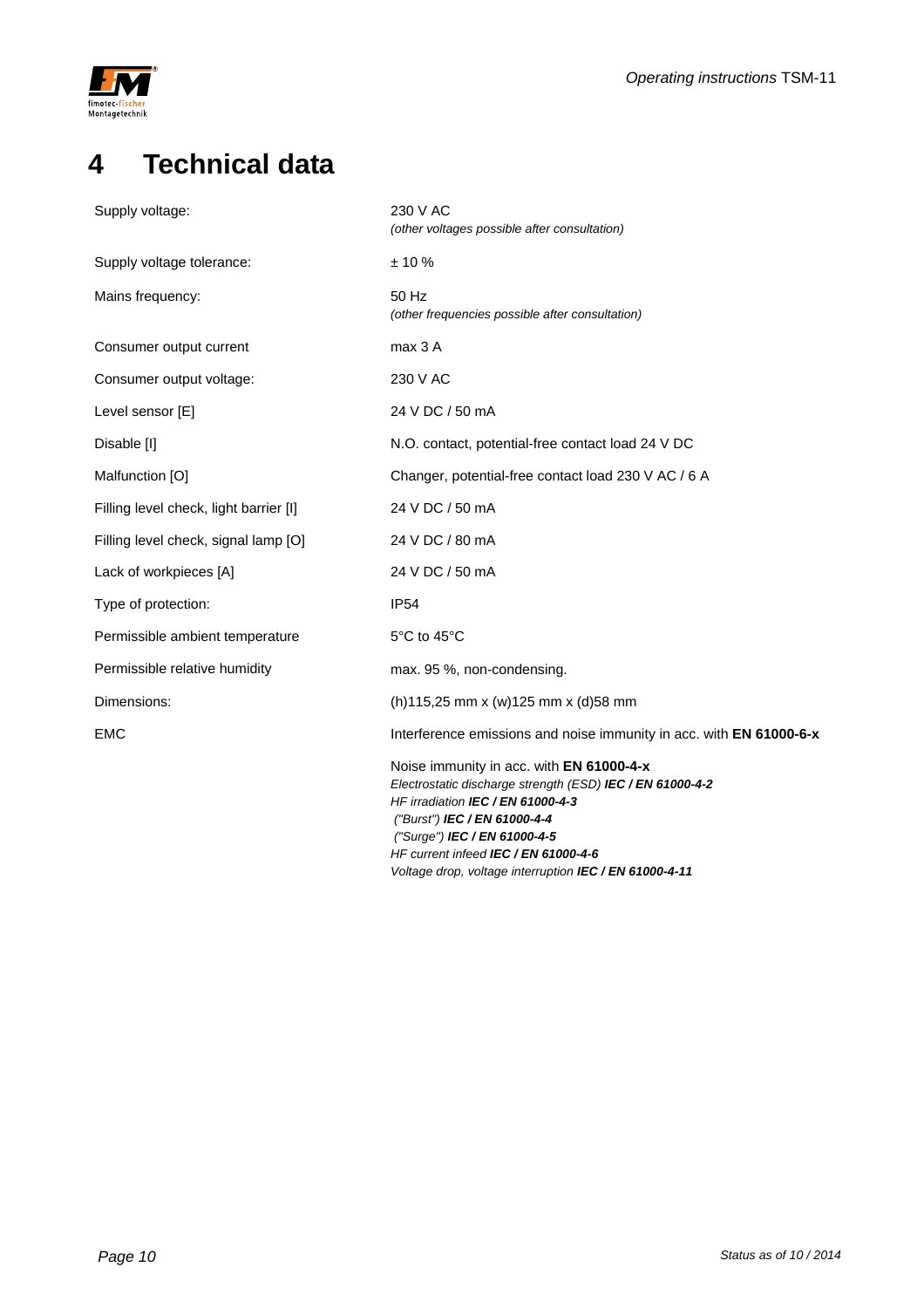![](_page_10_Picture_1.jpeg)

## **5 Terminal assignments**

**ATTENTION** If the device is not correctly connected, this can lead to the failure or complete destruction of the device (and the connected load).

![](_page_10_Figure_5.jpeg)

## **6 Dimensions**

![](_page_10_Picture_7.jpeg)

![](_page_10_Figure_8.jpeg)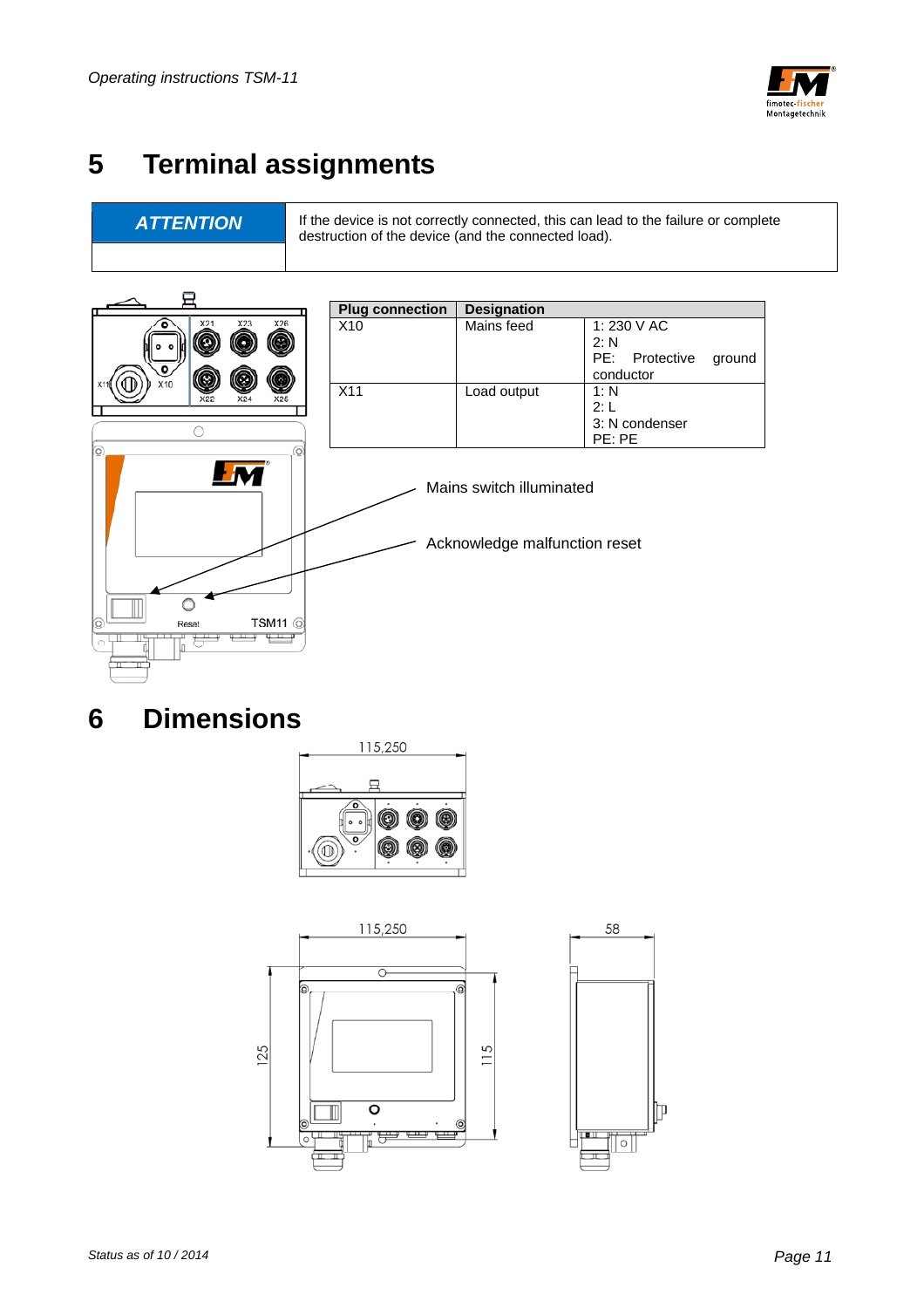![](_page_11_Picture_1.jpeg)

## **7 Maintenance and care**

### *7.1 Regular tests*

The devices are usually maintenance-free. The electrical equipment of the machines are still to be checked regularly by skilled electricians. If it's dirty, clean the touchscreen with a conventional window cleaner and a soft, lint-free cloth.

### *7.2 Decommissioning and disposal*

The device is to be decommissioned by skilled electrical personnel while complying with the valid safety regulations.

The packaging of the converter can be recycled. Please keep the packaging for later use.

Easily removable screw connections allow the device to be disassembled into its components. These individual components can be recycled. Please carry out disposal in agreement with the local regulations.

![](_page_11_Picture_9.jpeg)

Problematic materials must not be thrown away in the normal waste! Dispose of problematic materials properly, safely and in an environmentally-friendly manner.